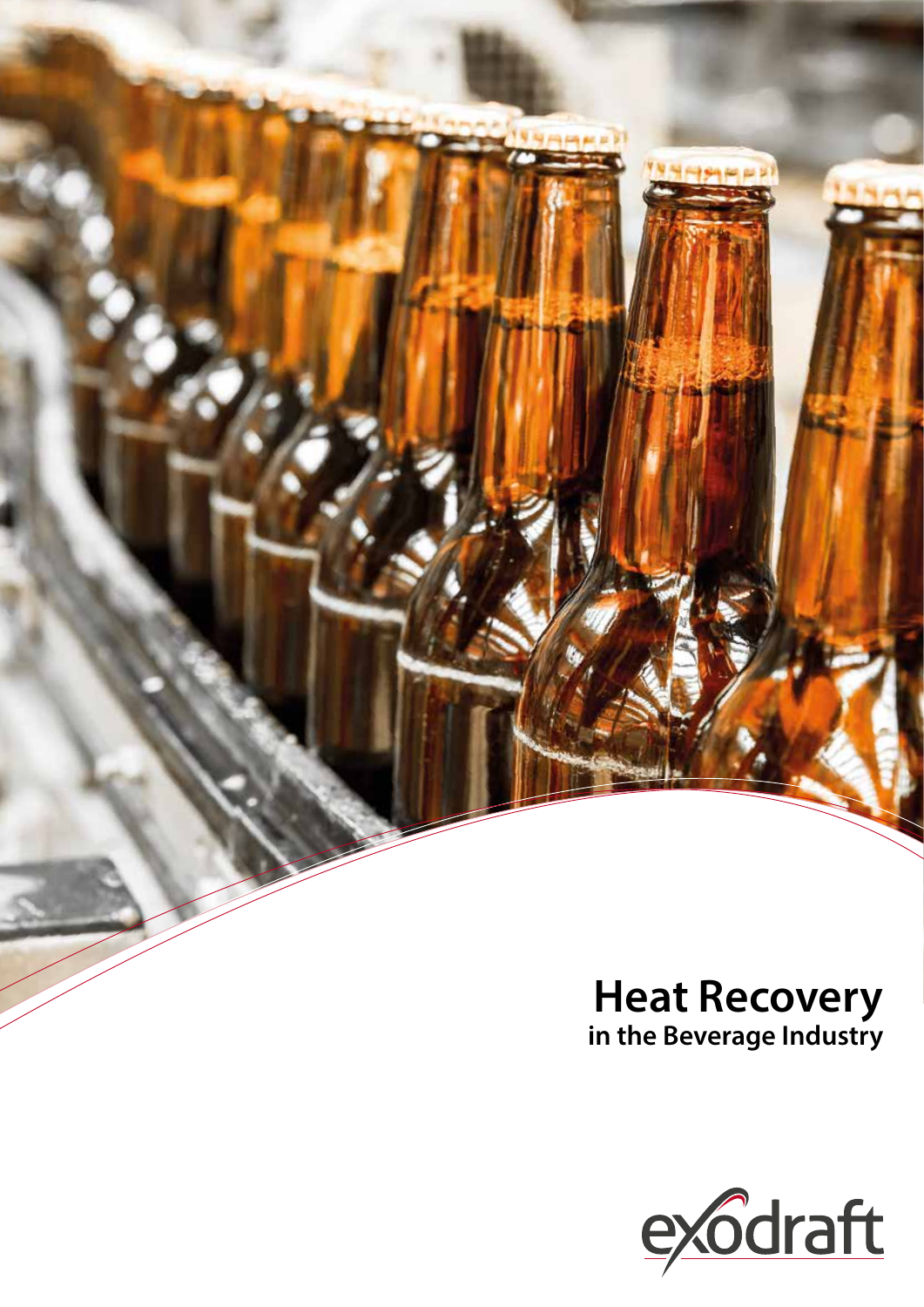## **Waste Heat - The Use**

Filling facilities for reusable bottles has always been a popular way to produce beverages with a high-quality standard and, thus, plays a huge part in protecting the environment and climate. To ensure the highest possible hygiene standards in processing and cleaning, the bottle producers usually use high temperatures. The needed heat is generally provided by gas or oil boilers. Often, the exhaust gases with temperatures exceeding 200 °C are simply vented through chimneys.

**exodraft** offers an efficient system to produce hot water through an optimally designed waste heat recovery system for burners between 60-1000kW. The exhaust gases are directly vented through asynchronous plated heat exchangers that heat continuous water current provided through a buffer storage on the secondary side.

Our highly advanced hydraulic concept water can be heated up to 85 °C in a very short timeframe. On the primary side of the system, exhaust gases are cooled to about 100 °C.

A pressure-regulated exhaust gas ventilator optimizes the exhaust gas flow and runs the boiler on optimal economic levels. The stored heated water in the buffer is immediately available to support cleaning processes and process heat, or can simply be used to heat buildings.

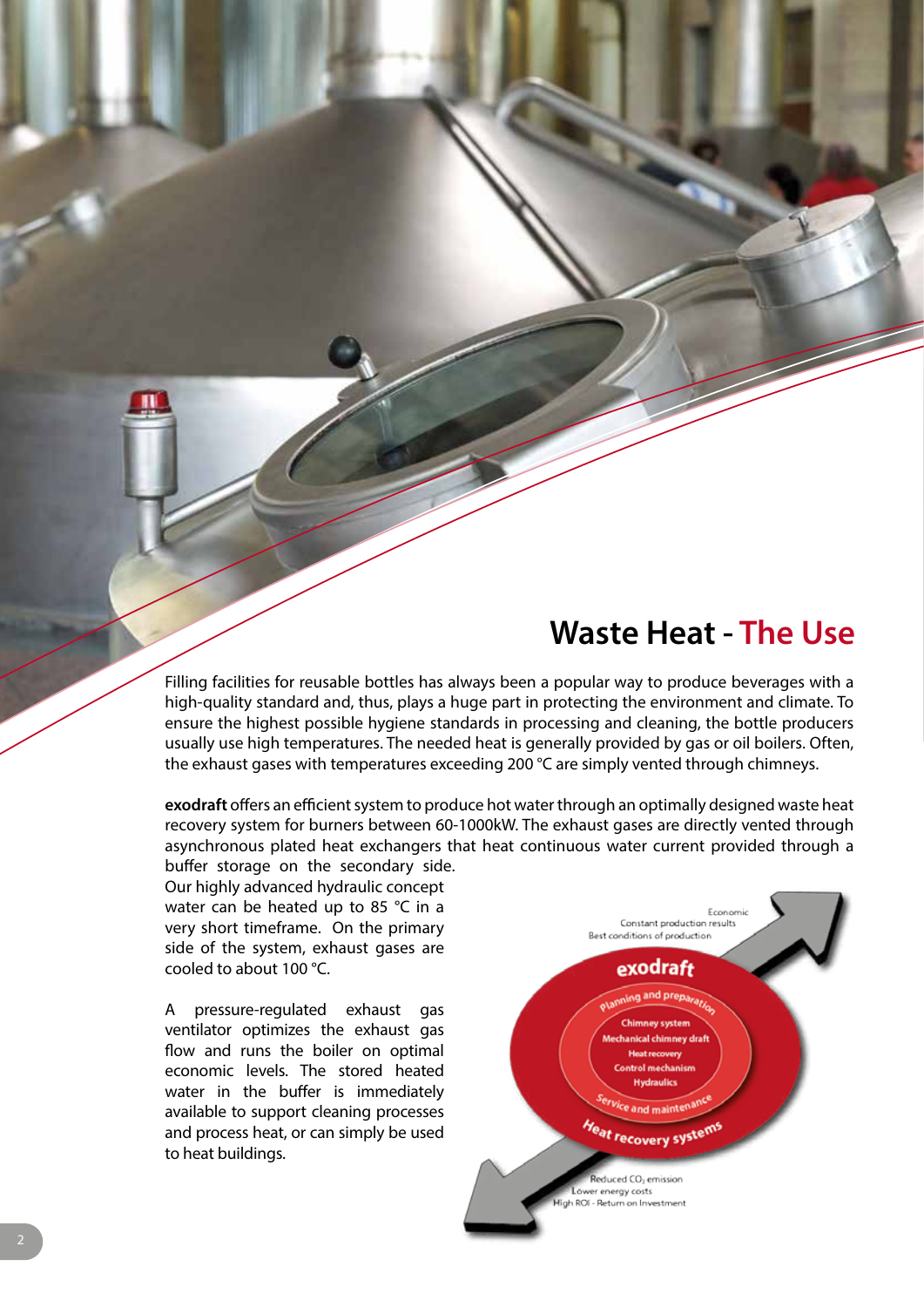# **System Solutions – Your Added Value**

**exodraft** analyses and plans a system for existing and new facilities. With you or your system partners, we can realize your project and expertly commission the facility. Additionally, our maintenance support will cover you at all times

Realization of heat recovery systems is possible on short notice and these systems have short amortization times in multiple-shift operations. Calculations for the amortization times are based on energy efficiency calculation software that has been tested and approved by the industry and various universities.

Our system solutions aside from chimney technologies encompass the integration of electrical and hydraulic components. This leads to a seamless installation and commissioning of existing and new boiler facilities.

Thanks to our low maintenance and high efficiency air/water heat exchangers, it is possible to realize maximum results for exhaust gases, as well as for vapour to re-use the extracted energy for your processes.

- 1 Exhaust gas heat exchanger
	- 2 Vapour/Condensation heat
	- exchanger
	- **3** Production facility that produces vapour or exhaust gases
	- 4 Compact plated heat exchanger
	-
	- 5 By-pass motor
	- 6 Revision access hatch
	- 7 Condensate drain
	- 8 Circulation pump

11

12

all times

- $\alpha$ 3-way mixer valve to ensure a constant pre-heating temperature in the buffer storage
- 10 Buffer storage to store the extracted heat for later use

The control system monitors the system and ensures that the exhaust

gas ventilator and heat exchanger run optimally and safely

**exodraft** exhaust gas ventilators ensure an optimal chimney draft and a perfect production result at